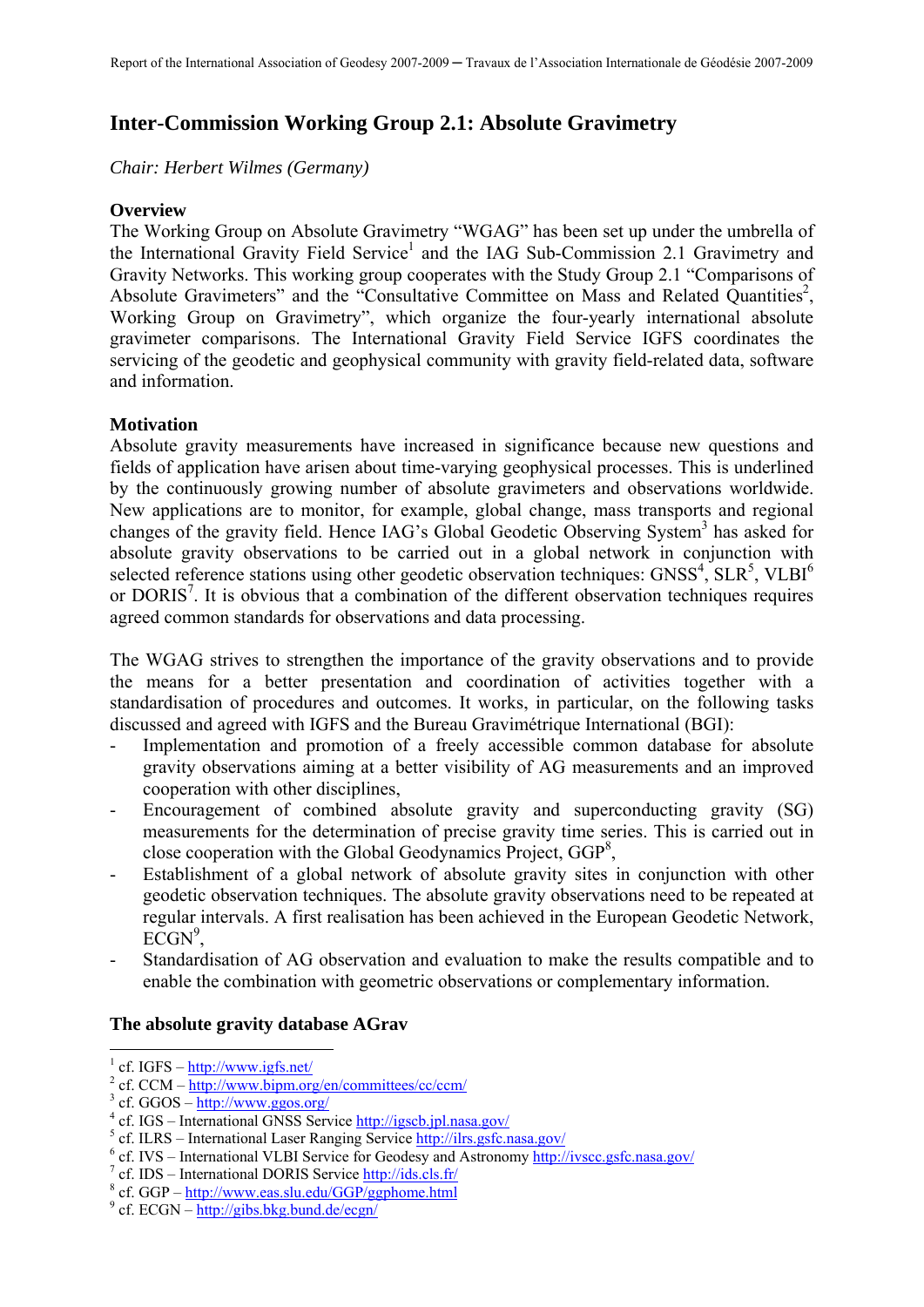The growing number of AG instruments together with the understanding that the absolute gravity measurements have a high importance in their timely and geographical distribution encourage the development of an international database for absolute gravity observations. This database initiated by the International Gravity Field Service (IGFS) (Forsberg et al. 2005) was developed at the Bundesamt für Kartographie und Geodäsie (BKG) and put into operation together with the Bureau Gravimétrique International (BGI). This new database improves the propagation and notice of the AG observations. Further, it enhances the use of gravity data, encourages cooperation in regional and global gravity projects, allows for synergy effects and improves the value of the existing networks.

The system was set into operation at two mirrored servers with web-based frontend located at BGI: http://bgi.dtp.obs-mip.fr/agrav-meta/ acting now as the official BGI AG database and at BKG: http://agrav.bkg.bund.de/agrav-meta/. Fig. 1 shows the AGrav database graphical web interface.



Figure 1: Layout of the AGrav database web interface (status 2009)

The AGrav database informs about station location, observation epoch, instrument type and serial number, instrument owner or user respectively and measurement results. Accordingly, the basic structure of the relational database is composed by four tables to store information about the stations, instruments, measurement epochs, and involved institutions, which are linked to each other. Other details can be stored in supplemental tables. In this way, storage of redundant information is avoided and a flexible adaption to future needs is possible. Concerning observation epochs for instance, it is possible just to store time and date of the observation up to complete processing results, including single drop observations.

The database concept distinguishes two basic features:

It can inform with meta-data about measurements and, where the details are available, about results, but with limited accuracy. This service is freely available without access restrictions.